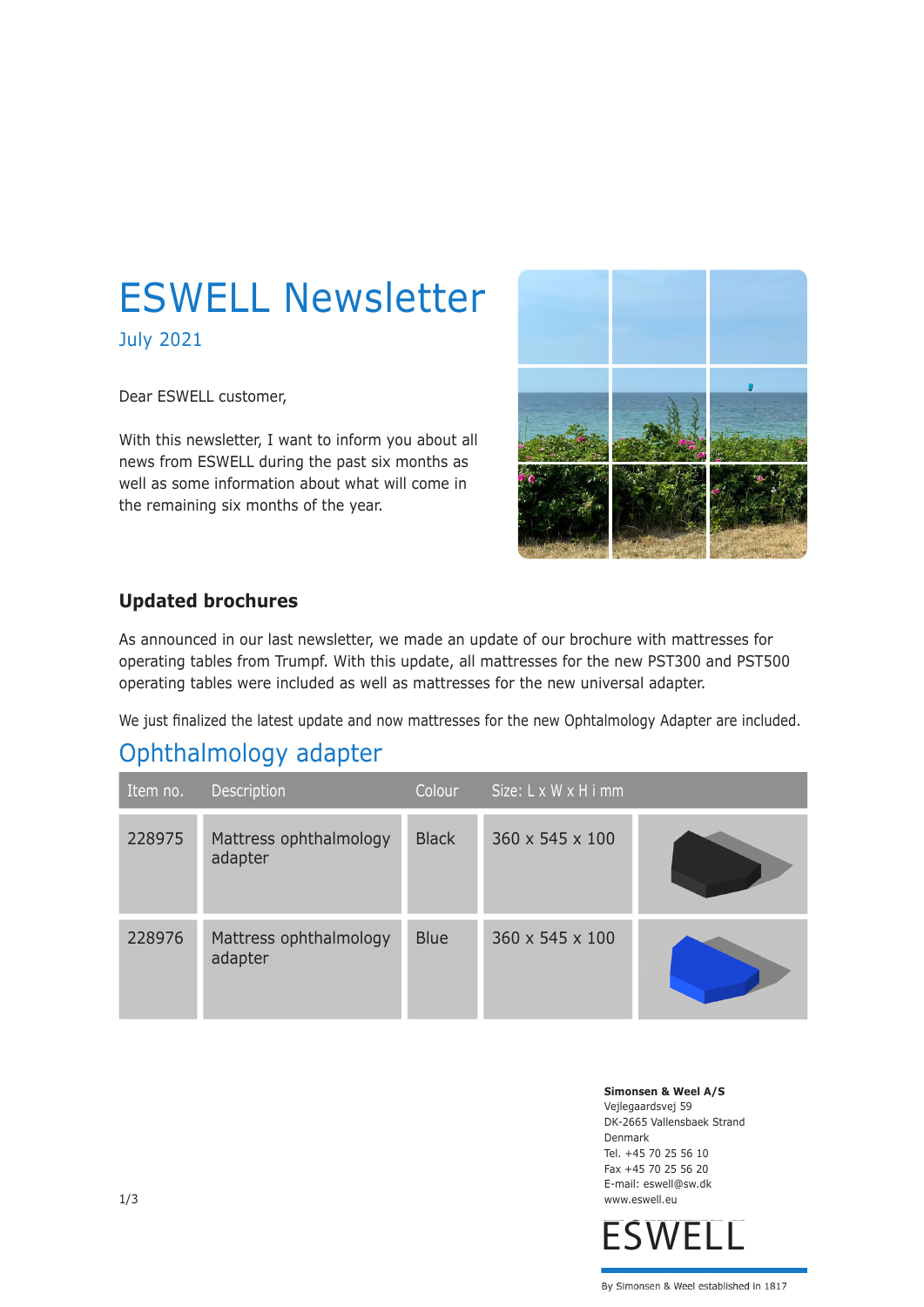Furthermore, we decided to combine the mattresses for the seat section for the TruSystem 7500 H U14 and TS7000 H U14, as they are similar. So, in the future we will just use the below two art. no.

#### Seat TruSystem 7500 H U14

| Item no. | Description                  | Colour       | Size: L x W x H i mm |  |
|----------|------------------------------|--------------|----------------------|--|
| 229679   | Mattress for<br>seat section | <b>Black</b> | 727 x 545 x 100      |  |
| 229680   | Mattress for<br>seat section | <b>Blue</b>  | 727 x 545 x 100      |  |

The updated brochures is already available on our website www.eswell.eu for download. If you need printed copies, just let us know.

#### **Modified ESWELL logo**

As part of the ongoing label update (see below), we also decided to modify our ESWELL logo to bring it more in sync with our Simonsen & Weel logo. Therefore, in the future our logo will look like this:



By Simonsen & Weel established in 1817

**Simonsen & Weel A/S** Vejlegaardsvej 59 DK-2665 Vallensbaek Strand Denmark Tel. +45 70 25 56 10 Fax +45 70 25 56 20 E-mail: eswell@sw.dk 2/3 www.eswell.eu



By Simonsen & Weel established in 1817